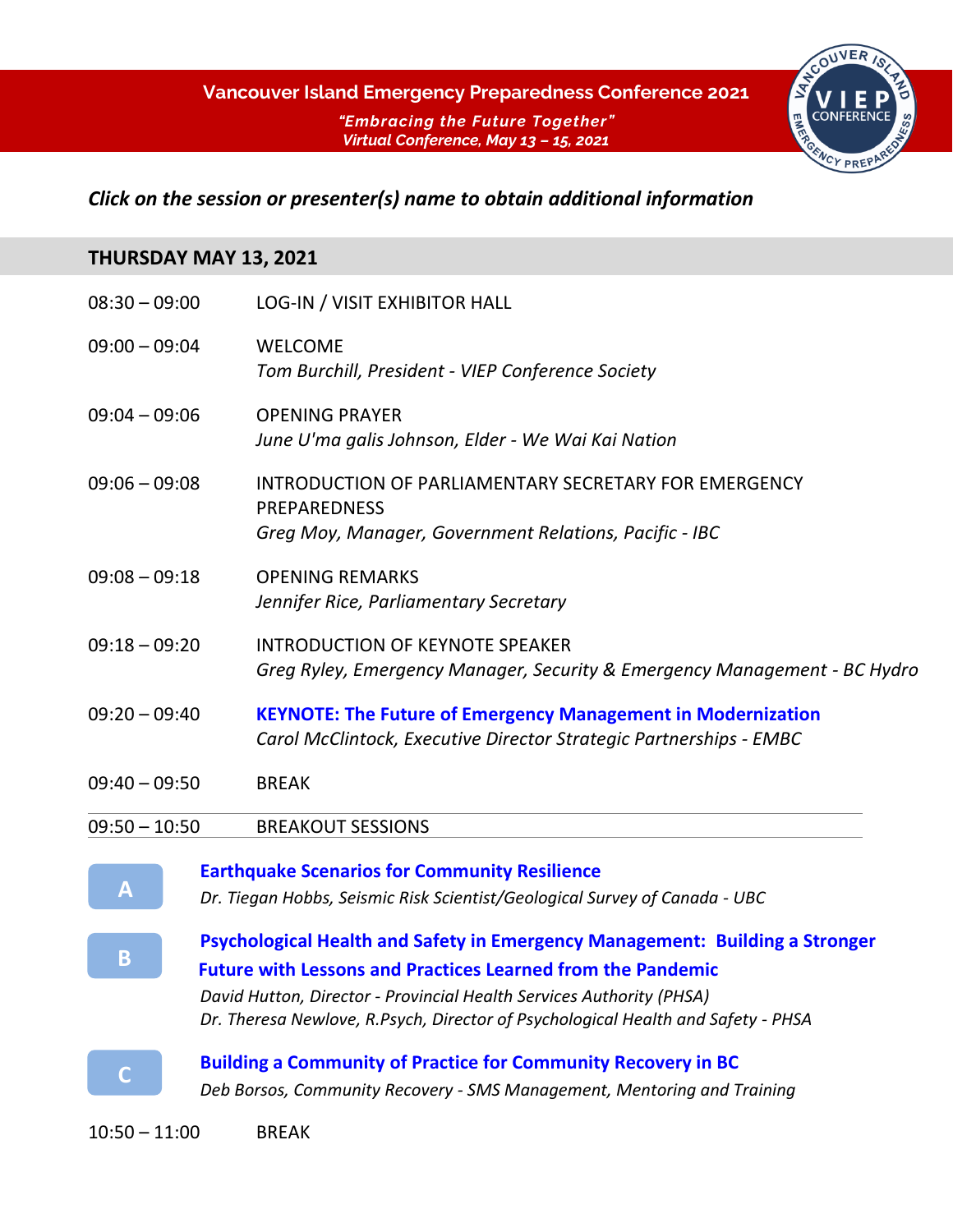#### 11:00 – 12:00 BREAKOUT SESSIONS



**[Canadian Hazards in Emergency Response Preparedness \(CHERP\)](https://www.viepconference.ca/program-d)**

*Dr. Ryan Reynolds, [School of Community & Regional P](https://www.viepconference.ca/program-d)lanning - UBC*



**[How Relationships Fuel Your Success](https://www.viepconference.ca/program-e)**

*[Paige Hill](https://www.viepconference.ca/program-e)*

*[Rob Daman, Emergency Program Coordinator](https://www.viepconference.ca/program-e) - Town of Qualicum Beach [Aaron Dawson, Emergency Program Coordinator](https://www.viepconference.ca/program-e) - City of Parksville*



**[Climate Change and Vancouver Island](https://www.viepconference.ca/program-f)** *Dr. Jeff Lewis, Department of Geography - [Vancouver Island University](https://www.viepconference.ca/program-f)*

12:00 – 12:30 VISIT EXHIBITOR HALL

#### **FRIDAY MAY 14, 2021**

|               | <b>OPENING PRAYER</b><br>June U'ma galis Johnson, Elder - We Wai Kai Nation                     |
|---------------|-------------------------------------------------------------------------------------------------|
| 09:05 — 09:07 | <b>INTRODUCTION OF OPENING PRAYER</b><br>Michelle Petrusevich, Public Safety Manager - FortisBC |
| 09:00 - 09:05 | <b>WELCOME</b><br>Tom Burchill, President - VIEP Conference Society                             |
| 08:30 - 09:00 | <b>LOG-IN / VISIT EXHIBITOR HALL</b>                                                            |

09:10 – 10:10 BREAKOUT SESSIONS (60 Minutes)

**[Leadership in the Emergency Operations Centre \(EOC\)](https://www.viepconference.ca/program-g)**

*[Ryan Wainwright, Sr. Regional Manager, Vancouver Island Region -](https://www.viepconference.ca/program-g) EMBC*

| "hišuk iš cawaak" (Everything is one)—Working Together to Keep Our Communities |  |
|--------------------------------------------------------------------------------|--|
| <b>Safe</b>                                                                    |  |

*[Darlene Smith, Band Manager/EOC Director -](https://www.viepconference.ca/program-h) Ehattesaht First Nation [Sara Jansen, Administrator -](https://www.viepconference.ca/program-h) Nuchatlaht First Nation Melissa Aird, Vancouver Island Regional Manager - [Health Emergency Management, FNHA](https://www.viepconference.ca/program-h) [Dr. Charmaine Enns, Medical Health Officer -](https://www.viepconference.ca/program-h) Island Health [John Forrest, Regional Manager, Vancouver Island Region -](https://www.viepconference.ca/program-h) EMBC [Tim McCann, Regional Manager, Emergency Management -](https://www.viepconference.ca/program-h) Indigenous Services Canada [Jeannette Watts, Nurse Manager -](https://www.viepconference.ca/program-h) NTC Nursing [Moderator: Casey Larochelle, Emergency Planning Coordinator -](https://www.viepconference.ca/program-h) Nuu-chah-nulth Tribal Council*

**[G](https://www.viepconference.ca/program-g)**

**[H](https://www.viepconference.ca/program-h)**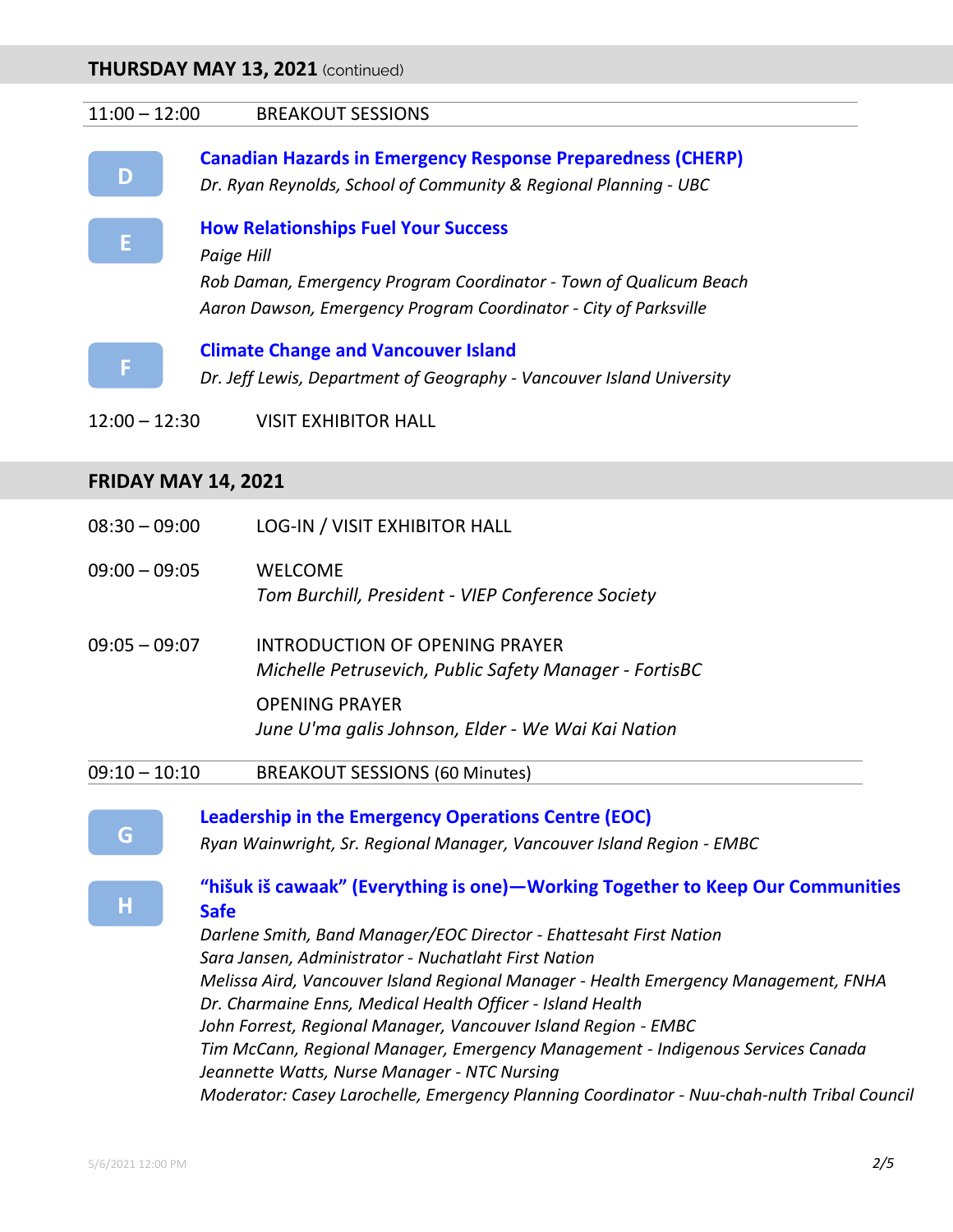#### **FRIDAY MAY 14, 2021** (continued)

#### **[Disaster Resiliency: Beyond Emergency Management](https://www.viepconference.ca/program-i)**

*Mike Andrews, Deputy Director - [North Shore Emergency Management](https://www.viepconference.ca/program-i)*

10:10 – 10:20 BREAK

#### 10:20 – 11:50 BREAKOUT SESSIONS (90 Minutes)



**[I](https://www.viepconference.ca/program-i)**

#### **It Starts with Me – [Steps and Tools for Embracing Our Future Together](https://www.viepconference.ca/program-j)**

*[Stephanie Papik, Director Strategic Integration of Indigenous Knowledge, Cultural Safety and](https://www.viepconference.ca/program-j)  [Humility -](https://www.viepconference.ca/program-j) EMBC*

*Malisa Fox, Sr. [Advisor Indigenous Community Relations & Partnership Engagement](https://www.viepconference.ca/program-j) - EMBC Ryan Wainwright, Sr. Regional Manager, [Vancouver Island Region -](https://www.viepconference.ca/program-j) EMBC Elizabeth Jack, Emergency Coordinator - [Ka:'yu:'k't'h'/Che:k:tles7et'h First](https://www.viepconference.ca/program-j) Nation Richard Elliot (PENEĆEṈ[\), Emergency Coordinator -](https://www.viepconference.ca/program-j) Pauquachin Nation Shaun Koopman, [Protective Services Coordinator -](https://www.viepconference.ca/program-j) Strathcona Regional District*



#### **[Foundations in ESS: Island Style](https://www.viepconference.ca/program-k)**

*Cari McIntyre, [A/Training Officer -](https://www.viepconference.ca/program-k) EMBC [Corey Anderson, Regional Manager, Vancouver Island Region -](https://www.viepconference.ca/program-k) EMBC [Shannon Williams, Training and Exercise Coordinator -](https://www.viepconference.ca/program-k) EMBC*

10:20 – 12:20 BREAKOUT SESSION (2 Hours)



**[Emergency Operations Centre \(EOC\) Teamwork Workshop](https://www.viepconference.ca/program-l)** *[Sybille Sanderson, Principal](https://www.viepconference.ca/program-l) - Collaborative Consulting*

12:00 – 12:30 VISIT EXHIBITOR HALL

#### **SATURDAY MAY 15, 2021**

|                 |           | 50-minute session followed by a 10-minute break                                                        |
|-----------------|-----------|--------------------------------------------------------------------------------------------------------|
| M               | 10:00     | Jeff Ballingall, Emergency Program Coordinator - Quadra Island                                         |
|                 | $09:00 -$ | <b>Powering Up Your Neighbourhood Preparedness Program</b>                                             |
| $09:00 - 12:00$ |           | BREAKOUT SESSIONS (sessions vary in length – note start & end times)                                   |
| $08:50 - 09:00$ |           | WELCOME AND PRESENTATION OF VIVIAN ROBINSON AWARD<br>Tom Burchill, President - VIEP Conference Society |
| $08:30 - 08:50$ |           | <b>LOG-IN / VISIT EXHIBITOR HALL</b>                                                                   |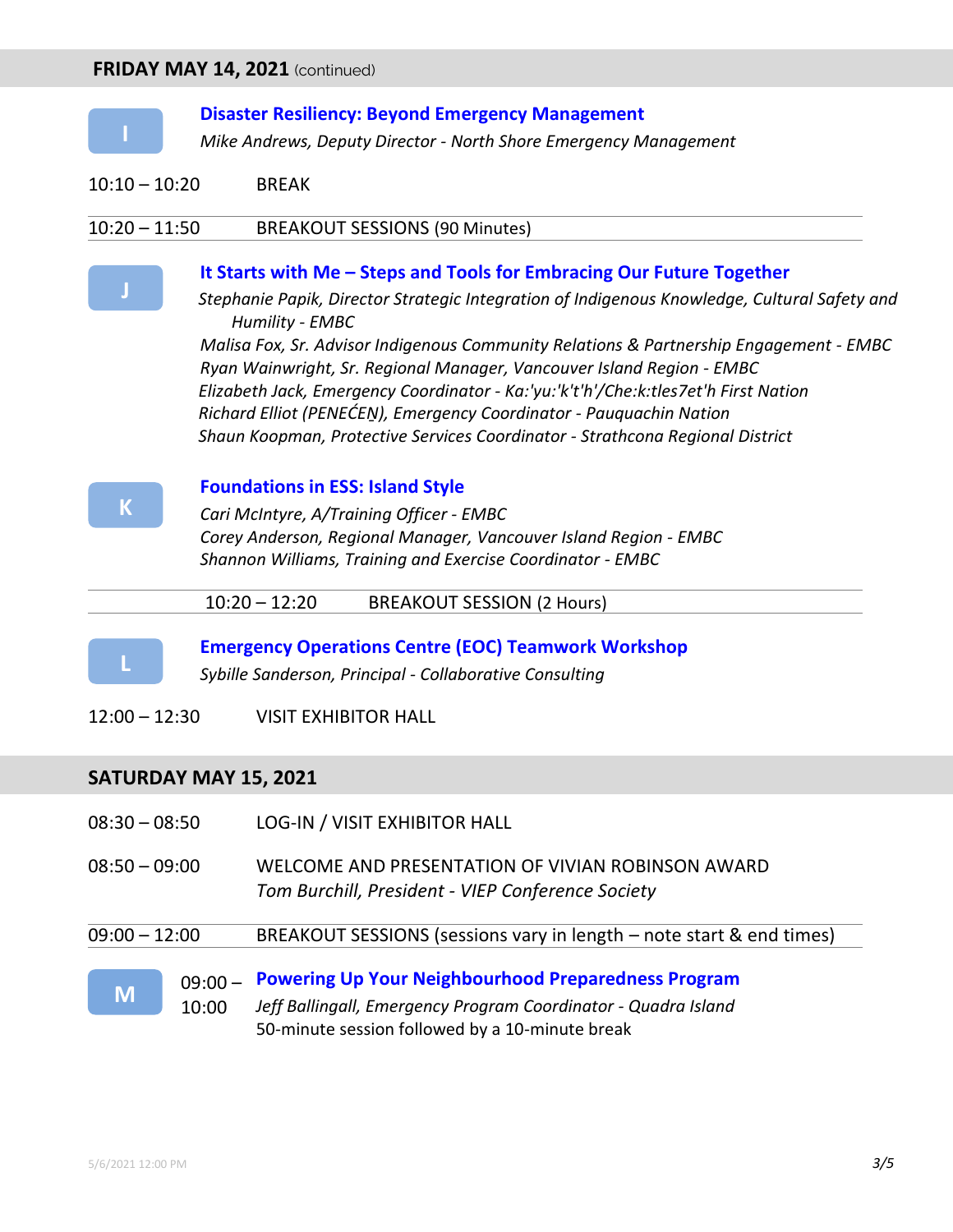# **SATURDAY MAY 15, 2021** (continued)

| N               | $09:00 -$<br>10:40 | How to Figure Out a Subject's First Mistake<br>Nick Rivers - Arrowsmith/Comox Valley SAR<br>Paul Berry - Comox Valley SAR<br>90-minute session followed by a 10-minute break                                                                                                                                                                                                                                                                                                                                                                                                                                                                                                                                                                                                                                                                                                                   |
|-----------------|--------------------|------------------------------------------------------------------------------------------------------------------------------------------------------------------------------------------------------------------------------------------------------------------------------------------------------------------------------------------------------------------------------------------------------------------------------------------------------------------------------------------------------------------------------------------------------------------------------------------------------------------------------------------------------------------------------------------------------------------------------------------------------------------------------------------------------------------------------------------------------------------------------------------------|
| O               | $10:00 -$<br>11:00 | <b>Emergency Communications - Not Just Radio</b><br>Merrick Grieder, Emergency Telecommunications Coordinator - CVRD<br>50-minute session followed by a 10-minute break                                                                                                                                                                                                                                                                                                                                                                                                                                                                                                                                                                                                                                                                                                                        |
| P               | 11:30              | 10:40 - Search and Rescue in British Columbia<br>Allan Mole, SAR Specialist - EMBC<br>50-minute session                                                                                                                                                                                                                                                                                                                                                                                                                                                                                                                                                                                                                                                                                                                                                                                        |
| $09:00 - 12:00$ |                    | <b>BREAKOUT SESSIONS (continued)</b>                                                                                                                                                                                                                                                                                                                                                                                                                                                                                                                                                                                                                                                                                                                                                                                                                                                           |
| Q               | 12:00              | 11:00 - Getting to Know Your Response Support Agencies<br>Ian Pollard, Divisional Director for Emergency Disasters Services BC<br>- The Salvation Army<br>Gary Carleton, Coordinator, Emergency Management - Canadian Red Cross<br>Tammy Suitor, Canadian Disaster Relief Manager - Samaritan's Purse Canada<br>Steve Gross, Recovery Manager - Samaritan's Purse Canada<br>David Hutton, Director, PHSA Health Emergency Management<br>& Provincial Psychosocial Team - HEMBC<br>Dave McAllister, BC Provincial Administrator - Team Rubicon Canada<br>Daniel Saugh, Canadian Programs Manager - ADRA Canada<br>Alain Normand, Sr. Emergency Management Consultant - ADRA Canada<br>Mark Rempel, Mennonite Disaster Service<br>Heather Ferguson, Health & Safety and Training Coordinator - CDART<br>Moderator: Clare Fletcher, Vice President - VIEP Conference Society<br>60-minute session |
| R               | 12:00              | $11:30 -$ Coastal First Nations – Saving Lives at Sea<br>Conrad Cowan, Executive Director - Coastal Nations Coast Guard Auxiliary<br>30-minute session                                                                                                                                                                                                                                                                                                                                                                                                                                                                                                                                                                                                                                                                                                                                         |
| $12:00 - 12:30$ |                    | LUNCH BREAK - VISIT EXHIBITOR HALL                                                                                                                                                                                                                                                                                                                                                                                                                                                                                                                                                                                                                                                                                                                                                                                                                                                             |
| $12:30 - 13:30$ |                    | <b>BREAKOUT SESSIONS (60 Minutes)</b>                                                                                                                                                                                                                                                                                                                                                                                                                                                                                                                                                                                                                                                                                                                                                                                                                                                          |
|                 |                    | <b>Volun-Cheer: What Will Volunteering Look Like Post COVID?</b><br>Lisa Mort-Putland, Executive Director - Volunteer Victoria                                                                                                                                                                                                                                                                                                                                                                                                                                                                                                                                                                                                                                                                                                                                                                 |
|                 |                    | <b>Technology of Search and Rescue</b><br>Nick Rivers - Arrowsmith/Comox Valley SAR                                                                                                                                                                                                                                                                                                                                                                                                                                                                                                                                                                                                                                                                                                                                                                                                            |